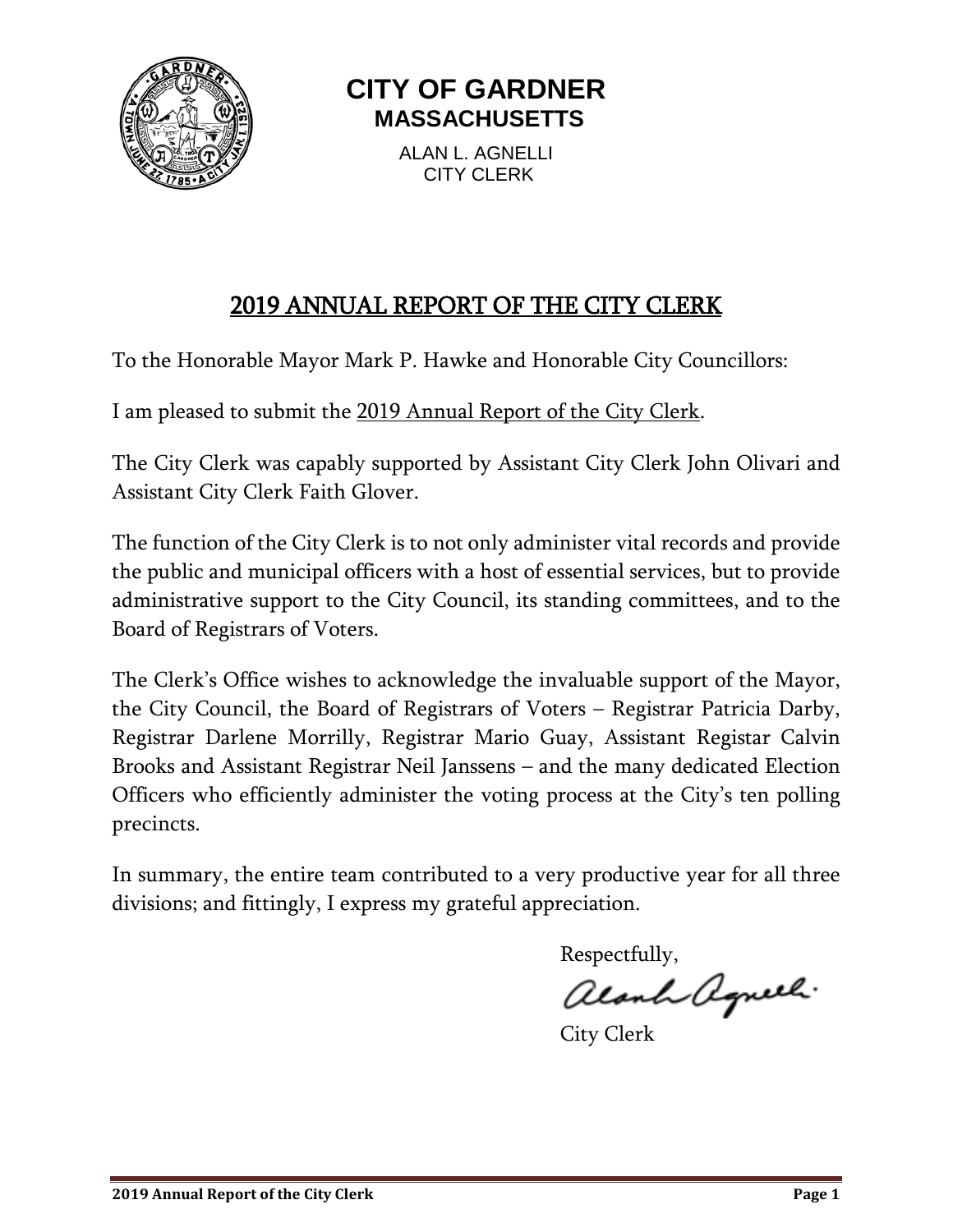### VITAL RECORDS

The process of creating, registering, reporting, issuing, amending and maintaining vital records forms an important part of the City Clerk's responsibilities.

#### BIRTHS

In 2019, the City Clerk's Office recorded 487 births. Of these, 126 babies were born in Gardner to residents of Gardner; 98 babies were born elsewhere in Massachusetts to Gardner residents; and, 263 babies were born in Gardner to non-Gardner residents. In addition, 3,632 certified birth certificates were issued, representing an increase of 308 over 2018, or 9%.

## DEATHS

In 2019, the City Clerk's Office recorded 342 deaths. Of these, 151 were Gardner residents who died in Gardner; 60 were Gardner residents who died elsewhere in Massachusetts; and, 131 were non-residents who died in Gardner. In addition, 1,594 certified death certificates were issued.

### MARRIAGES

In 2019, Marriage Intentions were filed by 130 couples and 118 Marriage Licenses were recorded. Of these, 39 couples residing in Gardner were married in Gardner; 51 couples residing in Gardner were married elsewhere in Massachusetts; and, 28 couples not residing in Gardner were married in Gardner. In addition, 659 certified marriage certificates were issued, an increase of 183 over 2018, or 38%.

## CITY COUNCIL

Elected by the City Council, the City Clerk also serves as Clerk of the Council. In this capacity, the City Clerk provided information and research assistance to enable the City Council to fulfill its legislative responsibilities. The Clerk prepared and distributed the Council Calendar for each meeting, attended and transcribed the proceedings of 22 Regular meetings, 6 Informal meetings, 3 Special meetings, 4 Public Hearings; and, 23 Finance Committee meetings. Assistant City Clerks John Olivari and Faith Glover provided meeting transcription support to the Public Safety and Public Welfare Committees, while Ms. Denise Merriam, Administrative Assistant to the Director of Public Works, provided transcription services to the Public Service Committee.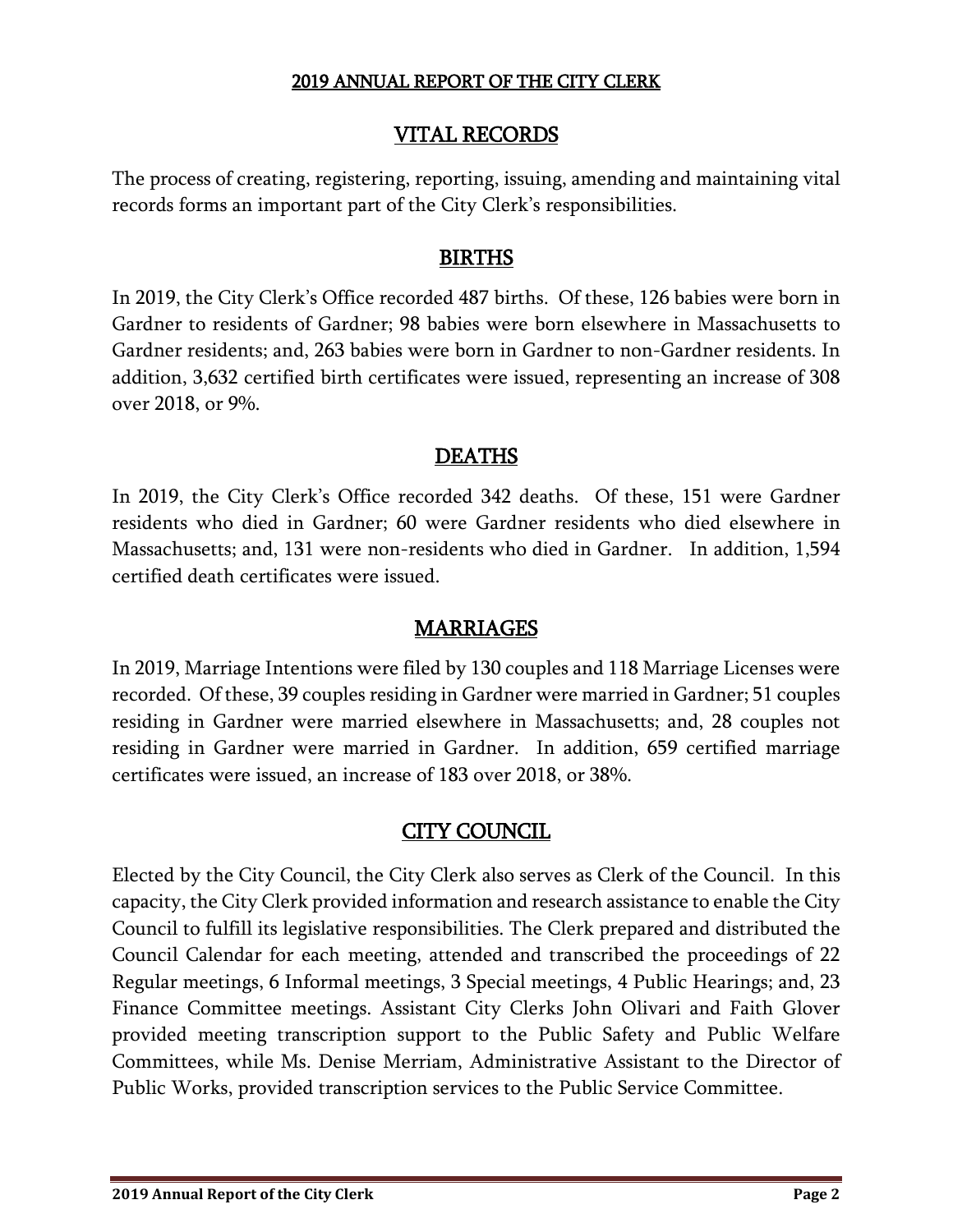#### ELECTIONS

As Chief Election Official, the City Clerk is responsible for directing all elections conducted in the City of Gardner. The City Clerk contracts for polling facilities; supervises the arrangement of each polling site for election day; oversees the printing of municipal election ballots; tests voting equipment; procures election supplies; and, certifies election results.

In 2019, the City's voters cast their ballots at the following polling sites:

| WARD 2, PRECINCTS A & B Levi Heywood Memorial Library, 55 W. Lynde Street |
|---------------------------------------------------------------------------|
|                                                                           |
| WARD 3, PRECINCT B  High Rise Community Room, 104 Church Street           |
| WARD 4, PRECINCTS A & B  Gardner Police Headquarters, 200 Main Street     |
|                                                                           |

In 2019, the City Clerk's Office certified the signatures of 1,503 registered voters on the nomination papers of 25 candidates for municipal offices.

In 2019, the City Clerk supervised the October 8, 2019 City Preliminary and the November 5, 2019 City Election. In addition to planning and supervising elections, the City Clerk provides year-round election and voter information to media, political parties, candidates, and residents.

The City Clerk's Office disseminated voter lists and voter history data to candidates, political parties and others, and provided candidates and political party organizations with campaign finance reporting materials. The Clerk administered all Office of Campaign and Political Finance filings for candidates for the City Council and School Committee.

The Clerk's responsibilities also include hiring, training and supervising poll officials comprising Wardens, Clerks, and Inspectors for ten voting precincts. Election day typically begins as early as 5:00 a.m. for many poll workers and may end late into the evening; accordingly, the City is extremely grateful to them for their tireless dedication and commitment to the fair and impartial administration of our elections.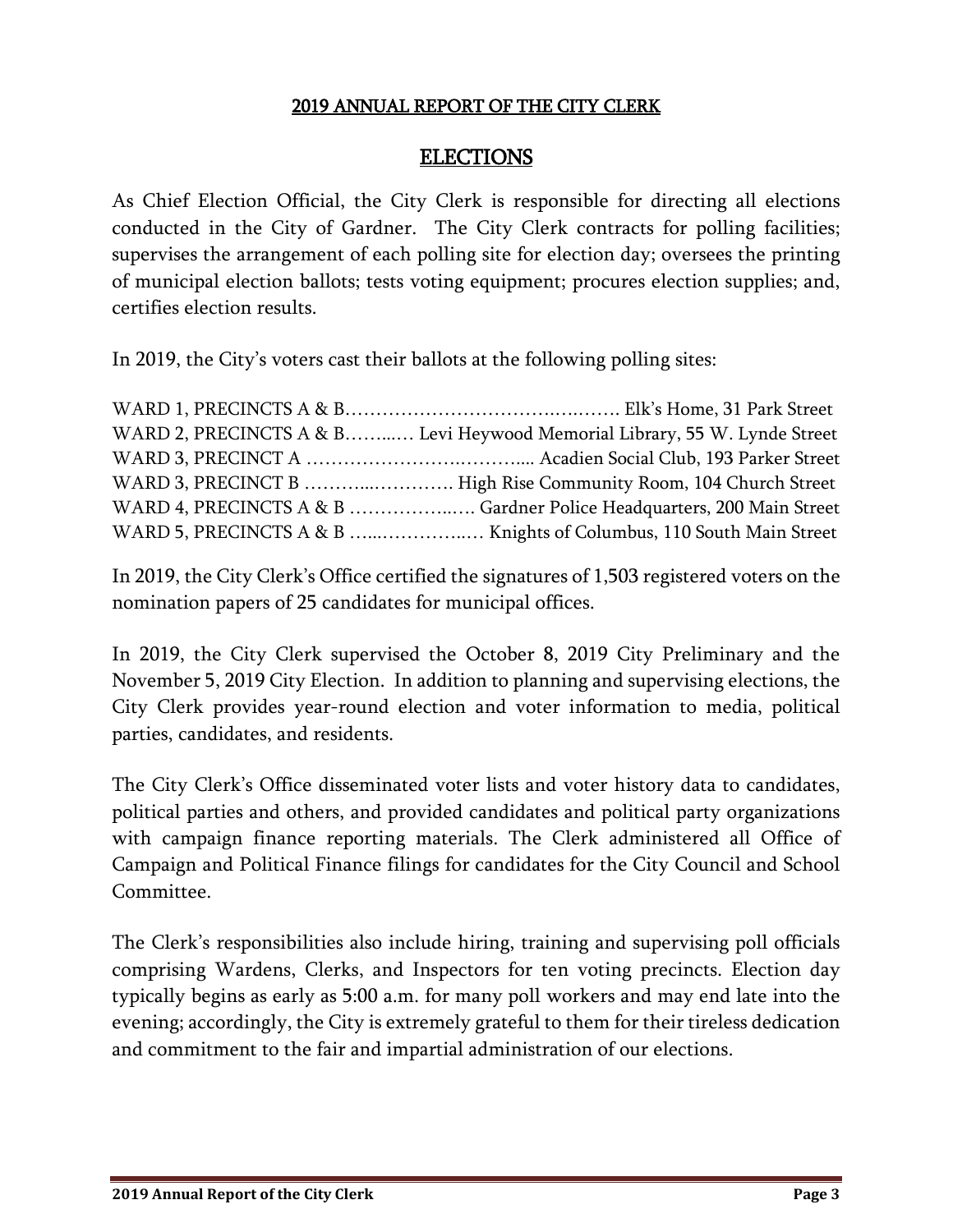#### VOTER REGISTRATION

The City Clerk's Office serves as the administrative office for the Board of Registrars of Voters to assist them in meeting their responsibilities to register new voters and to maintain the resident, voter, and street list. The City Clerk serves as a full voting member and Clerk of the Board of Registrars of Voters, overseeing the day-to-day registration of voters.

In 2019, the Clerk's Office processed voter registration transactions affecting 4,495 voters. Voter registration transactions included registering new voters, changes of address, names, party affiliations, voter status, and voter history. The Commonwealth provides numerous options for citizens to register to vote, including registering to vote in person at the City Clerk's Office, by mail, at the Registry of Motor Vehicles, at various State agencies, or online through the Secretary of the Commonwealth's website.

#### ANNUAL STREET LISTING

Massachusetts General Law and Federal laws require each city and town to gather certain information and maintain certain lists. This includes street listings, numbered resident files, the annual register, and voter lists. The street listing process is the foundation for the State's compliance with the National Voter Registration Act of 1993 (NVRA). The NVRA requires states to conduct a "general program" which makes a reasonable effort to remove ineligible voters from the lists of registered voters. 42 U.S.C. 1973gg et seq.

Massachusetts General Law requires that cities and towns conduct an annual census of its residents as of January 1 of each year.

The Street List is the primary tool used by all municipalities to:

- $\checkmark$  Respond to requests for information from the Jury Commissioner. The information is used to establish the annual Prospective Juror List.
- $\checkmark$  Make changes to address information and inactive voters and thereafter delete such voters.
- $\checkmark$  Aid in school enrollment projections and notify parents or guardians of educational requirements for children under age 16.
- $\checkmark$  Provide data to officials in order to assess public safety and senior citizens' needs and for certain privileges such as veterans' benefits (e.g. Welcome Home Bonus) and proof of residency for colleges and universities.
- $\checkmark$  The census information does not register anyone to vote, but failure to answer the census may result in a voter's name being removed from the voter's list.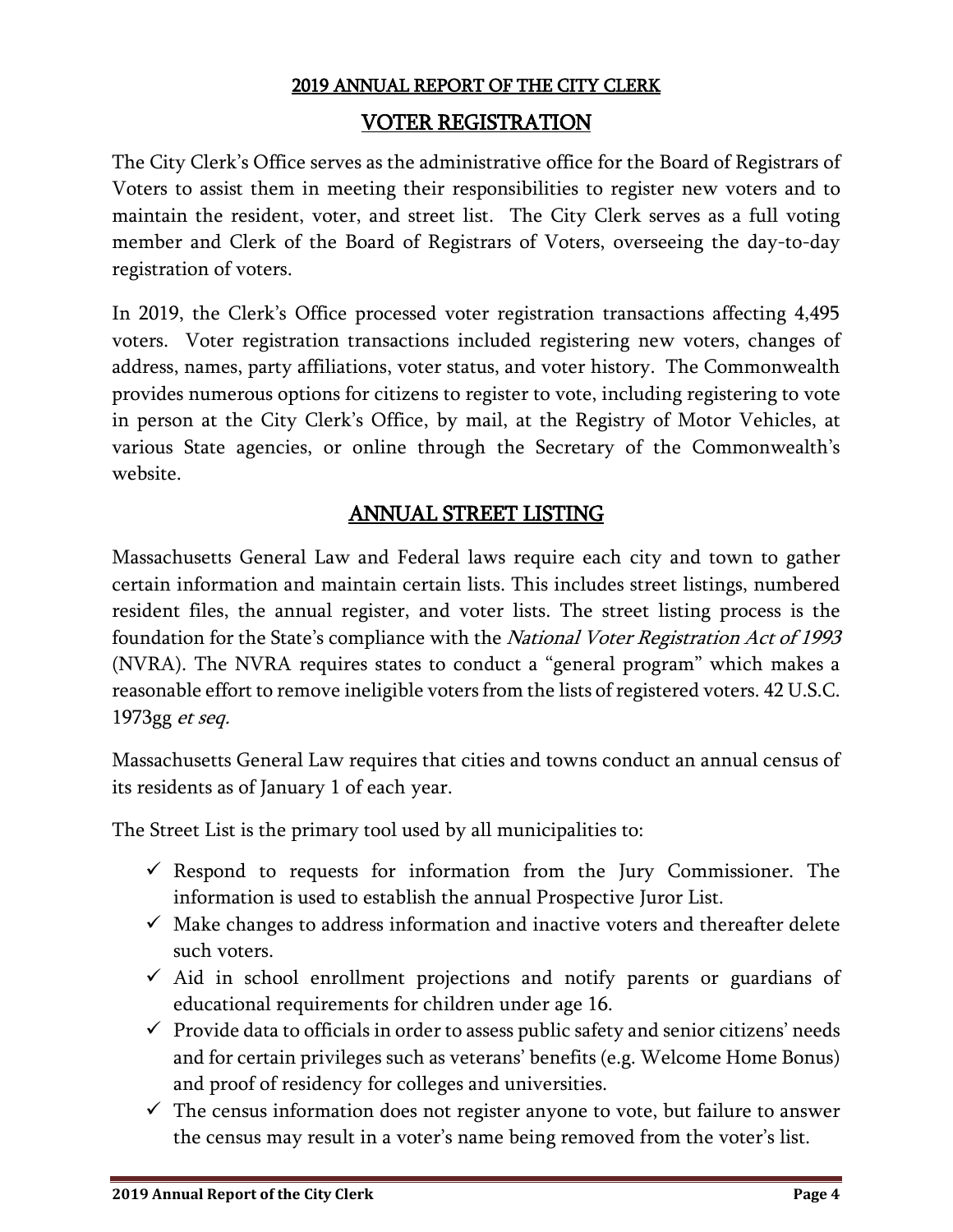In 2019, the City Clerk's Office mailed over 10,835 street list forms to heads of households or current residents. One product of the Street Listing process is the publication of the Annual Street List, which is available for purchase in the Clerk's Office or free from the City's website.

In June, in compliance with the *National Voter Registration Act of 1993* ("NVRA") and State Law, 2,869 Voter Confirmation Notices were mailed to registered voters whose status was changed to "inactive" due to the failure of the "Head of Household" to return the 2019 Annual Street List form. Voters were requested to return the Confirmation card to verify their address for voting purposes.

## LICENSING AND PERMITTING

In 2019, the City Clerk's Office issued 24 Bazaar and Raffle Permits; 68 Business Certificates (new and renewal); 2,079 Dog Licenses; and, 17 Flammable & Explosive Storage Annual Registrations.

As City Council administrator, the Clerk received and processed license applications for 2 bowling alleys; 22 new and used motor vehicle dealers (Classes 1 and 2); 2 motor vehicle junkyard (Class 3); 5 second-hand article dealers and 7 public utility orders (National Grid and Verizon).

The City Clerk serves as the City's Administrator for the Department of Revenue's Annual License Information filing. Annually, the City furnishes DOR with a report of all licenses issued or renewed by the City during the preceding calendar year. All licenses issued by the City Council, the Chief of Police, License Commission, and Board of Health are filed by the City Clerk.

## PUBLIC MEETINGS

The City Clerk's Office receives and posts all public hearing and meeting notices from municipal, education, and regional government agencies on the official "notice board," as well as on the City's website. In 2019, the City Clerk's Office processed 347 public meeting notices.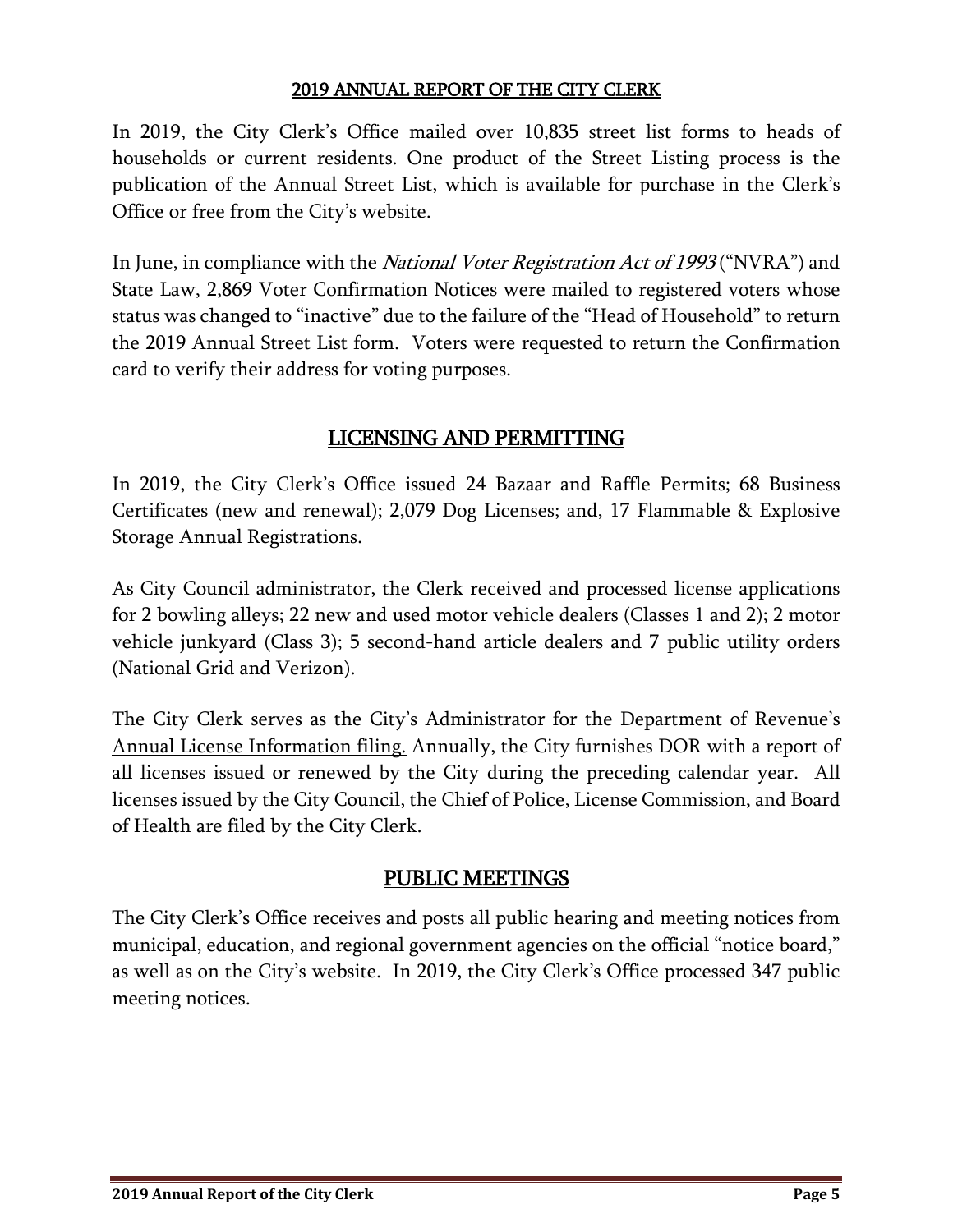## PUBLIC OFFICIAL

The City Clerk, as Clerk of the City of Gardner, a Municipal Corporation, is charged with custody and maintenance of the Charter of the City of Gardner, the Code of the City of Gardner, and the City Seal.

In 2019, the sixth annual supplement of the Code of the City of Gardner was introduced, integrating every Ordinance adopted by the City Council during the period July 1, 2018 through June 30, 2019. Incorporated into the Code were Ordinance Nos. 1613 through 1621. The Code is available for viewing on the City's web site and the Official Version is maintained in the City Clerk's Office.

The City Clerk, as Keeper of the City Seal, certifies hundreds of official documents, including Appointments, Easements, Land Takings, Loan Orders, Resolutions, and other acts by the City Council or the Mayor.

The City Clerk received all Certificates of Appointment from the Mayor for presentment to the City Council and are recorded and indexed.

The City Clerk and Assistant City Clerks administer oaths of office to officials upon election or appointment, including the Mayor, City Councillors, School Committee members, department heads, members of boards and committees, as well as Police Officers and Constables. The Office maintains permanent records of these actions.

The City Clerk and Assistant City Clerks are commissioned Notaries Public who provide notarial services for official City purposes and to the general public. In 2019, the Clerk's Office staff notarized documents for 405 persons, 122 of which were non-Gardner residents.

City Clerk Alan Agnelli and Assistant City Clerks John Olivari and Faith Glover are commissioned Commissioners to Qualify Public Officers. The Commissioners administer oaths of office that are required by the Massachusetts Constitution to public officers appointed by the Governor. Upon administering oaths, the Commissioners make returns to the Secretary of the Commonwealth. In 2019, the Commissioners administered oaths to 47 persons appointed as Notaries Public; 2 persons appointed as Justices of the Peace; and, one person appointed by the Commonwealth to a State Board.

The City Clerk serves as the City's System Administrator for the Department of Revenue's Division of Local Services Gateway Portal.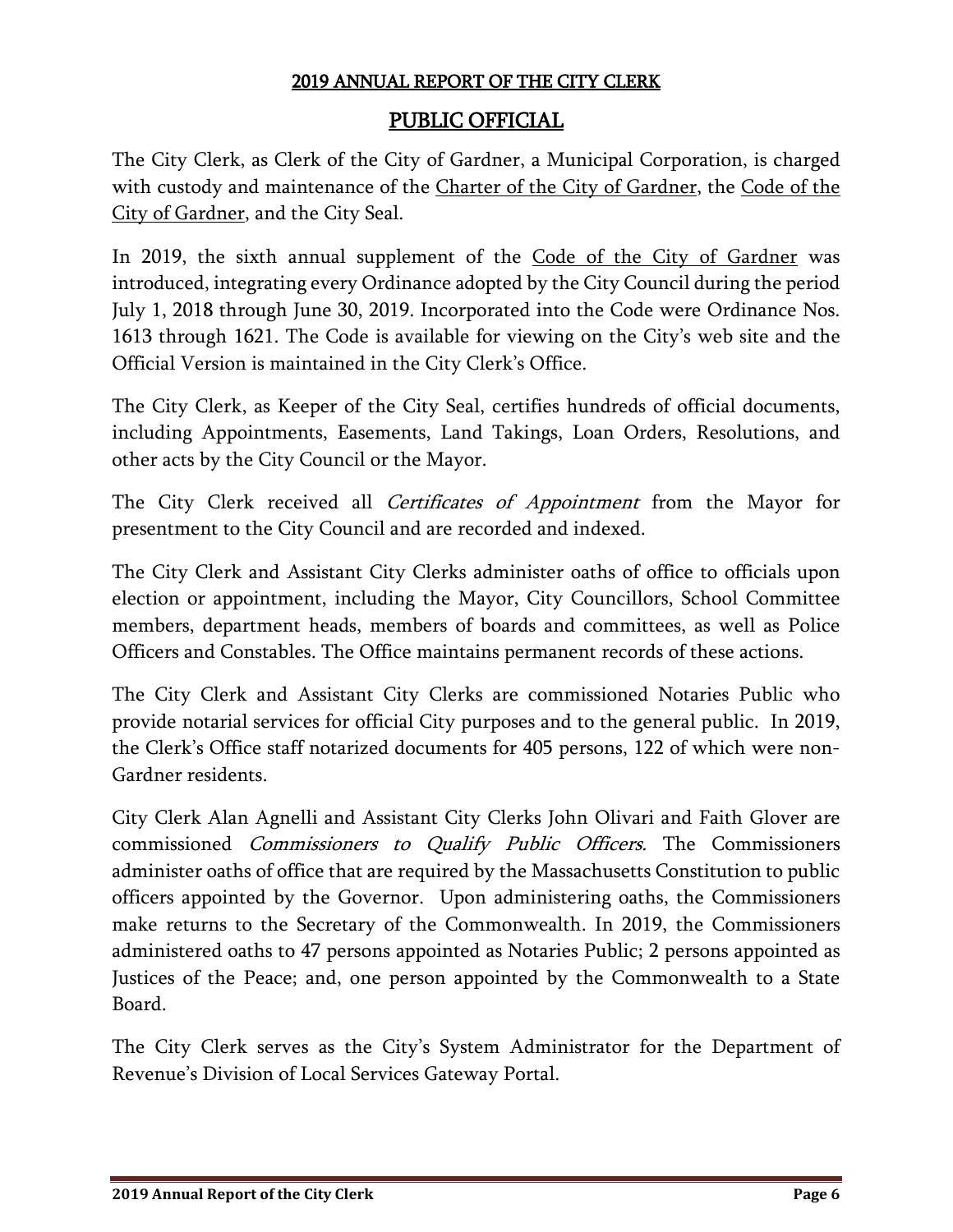## Filings, Recordings & Registrations

Under State Law, the City Clerk is responsible for filing, recording, and registering the following:

| Architect Certificate of Registration (if suspended/revoked/annulled (c.112,§60H))        | Recording |
|-------------------------------------------------------------------------------------------|-----------|
| Assignment for Benefit of Creditors (c.203, §41)                                          | Recording |
| Assignment of Wages (c.154, §§1,2,3,5,6)                                                  |           |
| Beverage Vessel "Registered Brand" Registration (c.110,§17)                               |           |
| Blasting Bond (c.148, §19)                                                                |           |
| Campaign Finance Reports for Local Candidates & Local Ballot Questions (c.55, §24)        |           |
| Certificate of Need by Department Head, Special Municipal Employ. (c.268A, §§17,18)       |           |
| Claims and Actions Against the City (c.223, §37)                                          |           |
| Claims for Injury Due to Defects in Public Ways (c.84, §§15,18,19,20)                     |           |
| Conflict of Interest Disclosure Statement (c.268A)                                        |           |
| Conflict of Interest Legal Opinions Rendered for Public employees/officials (c.268A)      |           |
| Constable Bond (c. 41, §§ 92, 93)                                                         |           |
| Corporate Merger Articles of Amendment (c.156, §46A)                                      | Filing    |
| Dairy Product Cans (Milk/Cream) "Registered Brand" Registration (c.110,§21)               |           |
| Declaration of Trust (c.182, §2)                                                          |           |
| Electrologist License (c.112, §87HHH)                                                     |           |
| Financial Interest Disclosure Statement (c.268A, §§19,20,24)                              |           |
| Fireworks Bond (c.148, §42)                                                               |           |
| Flammables & Explosives Storage (AST/UST) Registrations (c.148,§13)                       |           |
| Garments/Linens Laundered for Rent/Lease Under "Registered Brand" (c.110,§25a)            |           |
| Homestead Declarations for Manufactured Homes only (c.188, §2)                            |           |
| Legal Counsel Opinions Relating to Conduct of Public Officials and Employees<br>(c.268A). |           |
| Local Boards of Conciliation Decisions (Labor Disputes) (c.150, §5)                       | Filing    |
| Notice of Suspension of Official/Employee for Misconduct in Office (c.268A, §25)          |           |
| Optometrist Certificate of Registration (c.112, §§70, 71)                                 |           |
| Physician Certificate of Registration (c.112, §8)                                         |           |
| Planning Board Decisions (c.41,§81U)                                                      |           |
| Podiatrist Certificate of Registration (c.112, §21)                                       |           |
| Political Committee Organization (c.52, §§2,4,5,6)                                        |           |
| Pond Measurement Determination by DEP (c.131, §46)                                        |           |
| Public Meeting Notices (c.39, §23B)                                                       |           |
| Public Official Bonds (c.41, §§13A,46; c.60,§13)                                          |           |
| Public Official Resignations (c.41, §109)                                                 |           |
| Shooting Gallery Bond (c.140, §56A)                                                       |           |
| Stallion for Breeding Purposes Certificate of Registration (c.140, §176)                  |           |
| Wildlife Sanctuary, Div. of Fisheries & Wildlife Order of Establishment (c.131, §9)       |           |
| Zoning Board of Appeals Decisions (c.40A)                                                 |           |